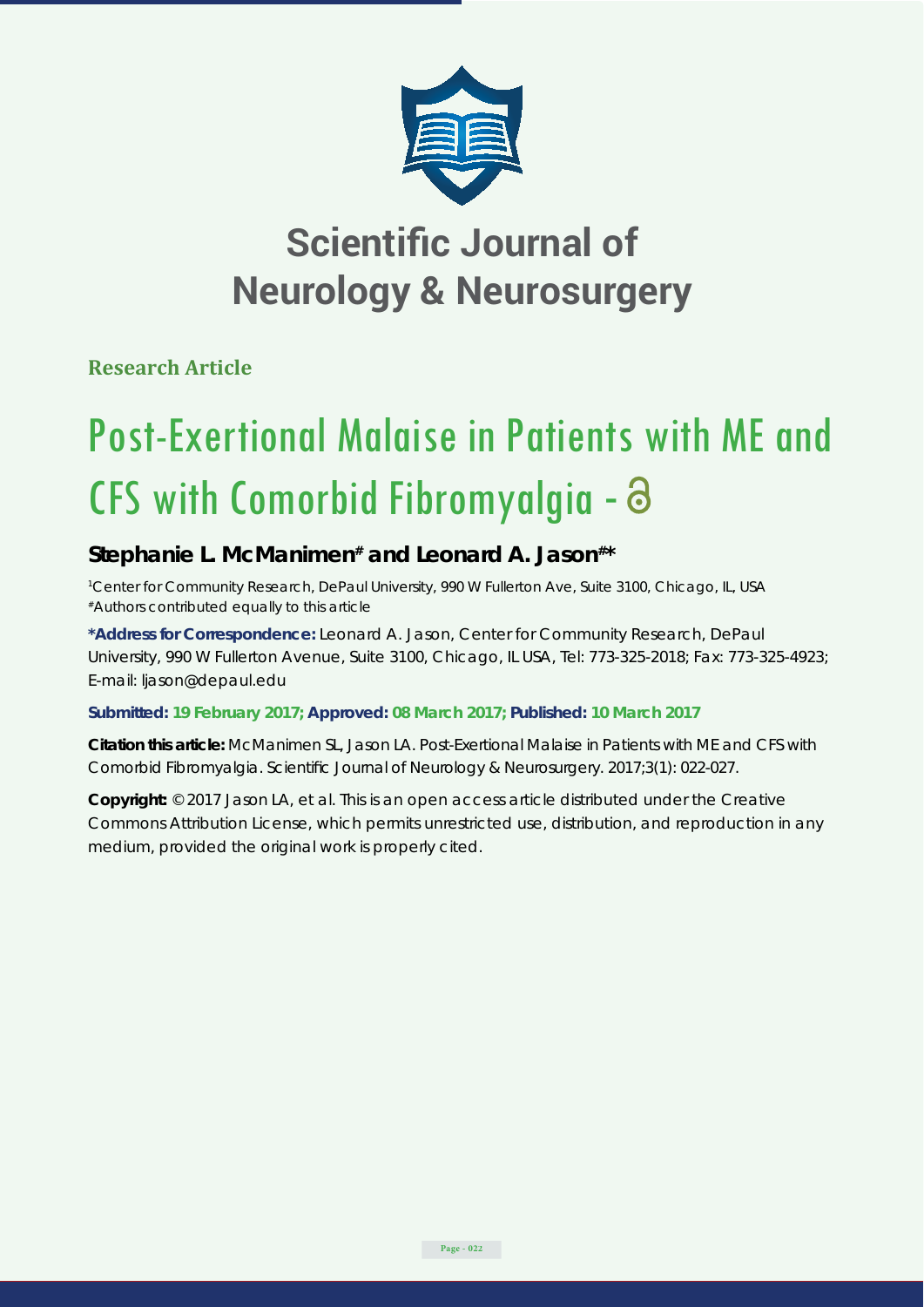#### **ABSTRACT**

**Background:** Myalgic Encephalomyelitis (ME) and Chronic Fatigue Syndrome (CFS) share some similar symptoms with Fibromyalgia (FM). Prior research has found increased illness severity when patients have FM that is comorbid with ME and CFS. For example, Post-Exertional Malaise (PEM) has been shown to be more severe in those with comorbid FM. However, PEM can be separated into two factors, Muscle and General PEM. It is unknown if the more severe PEM findings in comorbid FM are due to the Muscle or General PEM factor.

**Purpose:** The purpose of this study was to determine if the PEM differences seen between patients with and without comorbid FM exist for the Muscle or General PEM factors.

**Method:** An international convenience sample was collected via an online questionnaire. The questionnaire assessed the frequency and severity of several PEM-related symptoms. Additionally, participants provided information regarding the course and characteristics of their illness.

**Results:** Participants that indicated a comorbid diagnosis of FM displayed significantly more frequent and severe PEM symptoms in the Muscle and General PEM factors. The FM group also indicated significantly worse physical functioning compared to the group without comorbid FM.

**Discussion:** The secondary diagnosis of FM in addition to ME and CFS appears to amplify the PEM symptomatology and worsen patients' physical functioning. The findings of this study have notable implications on the inclusion of patients with comorbid FM in ME and CFS research studies.

**Keywords:** Chronic fatigue syndrome; Myalgic encephalomyelitis; Fibromyalgia; Comorbidity; Post-exertional malaise

#### **INTRODUCTION**

Myalgic Encephalomyelitis (ME) [1] and Chronic Fatigue Syndrome (CFS) [2] result in profound fatigue for six or more months, post-exertional malaise, neurocognitive deficits, and dysfunctional sleep. Although it is not one of the cardinal symptoms, [3] found that 84% of patients report joint pain and 94% report muscle aches and pain. Similarly, a systematic review by Meeus, Nijs, and De Meirleir, [4] found chronic musculoskeletal pain to be a widespread occurrence in this patient population.

Pain is also a major characteristic of Fibromyalgia (FM) [5] a similar fatiguing illness. There is considerable overlap in the diagnosis of ME and CFS with FM. Studies have shown 20-70% of patients with FM also meet the diagnostic criteria for ME and CFS, while 35- 75% of those with ME and CFS also have FM [6-8]. However, at the community-level, Jason, Taylor, and Kennedy, [9] found 22.7% of patients with FM met the CFS criteria and 15.6% of those with CFS met the FM criteria. Although the prior studies have found widely disparate comorbidity rates, the illnesses do co-occur in a substantial amount of patients with ME and CFS.

Due to the diagnostic and symptom overlap, some researchers believe FM is the same illness or in the same functional somatic syndrome category as ME and CFS [8,10,11]. Several studies have demonstrated the many etiological similarities between FM and ME or CFS. They have been found to follow viral infections [12,13] and the hepatitis B vaccine  $[14]$ . They have shown dysregulation of the Hypothalamic-Pituitary-Adrenal (HPA) axis [15,16]. They also share antibodies to serotonin, phospholipids, and gangliosides [17- 19]. Additionally, FM displays similar symptomatology as ME and CFS with patients in these populations reporting sleep dysfunction, concentration difficulties, headaches, bowel issues, and generalized pain sensitivity [20].

Although there are many similarities between the patient populations, it is important to determine if having a secondary diagnosis of FM adds to the illness burden for symptom severity and disability, which would suggest the illnesses are distinct conditions. Bombardier and Buchwald [21] found patients with FM can be

differentiated from those with CFS in terms of functional disability level. Additionally, they found that the patients with both diagnoses, CFS and FM, were significantly more disabled than the patients with only one of the diagnoses. In a survey of the general population of London, Ontario, [22] found individuals meeting diagnostic criteria for FM and CFS reported worse overall health, more dissatisfaction with their health, worse illness course, and a greater disease impact than those with either FM or CFS. Similarly, [23] found patients with ME and CFS that also had an FM diagnosis demonstrated worse physical functioning, more bodily pain, more joint and muscle pain, more severe fatigue after exertion, and a greater impairment on employment compared to patients without comorbid FM. These finding indicate that FM is a distinct clinical illness and possibly indicates underlying etiological differences. McManimen, Sunnquist, and Jason [24] found Post-Exertional Malaise (PEM), a cardinal symptom of ME and CFS, can be divided into two factors: a generalized fatigue factor and a musculoskeletal factor. As musculoskeletal complaints are prominent in FM, it is important to determine if the similarities with ME and CFS occur only in the musculoskeletal factor of PEM or if they extend to the generalized fatigue factor, as well. The purpose of the current study was to determine if there are functional differences in patients with ME and CFS that have a comorbid FM diagnosis compared to those that do not have the comorbid diagnosis. Severity of post-exertional malaise symptoms were also compared as FM is independently known to result in decreases in functioning [23]. It was predicted that an additional diagnosis would add to the illness burden, resulting in worse overall functioning and more severe and frequent post-exertional malaise. Such findings would indicate a need to clarify the diagnostic inclusion and exclusion criteria for future research to assure that findings are specific to ME and CFS and not impacted by the co-occurrence of FM.

#### **METHOD**

#### **Participants**

An international convenience sample of adult patients selfidentifying as having ME or CFS was collected. Participants were recruited from several sources including social media, internet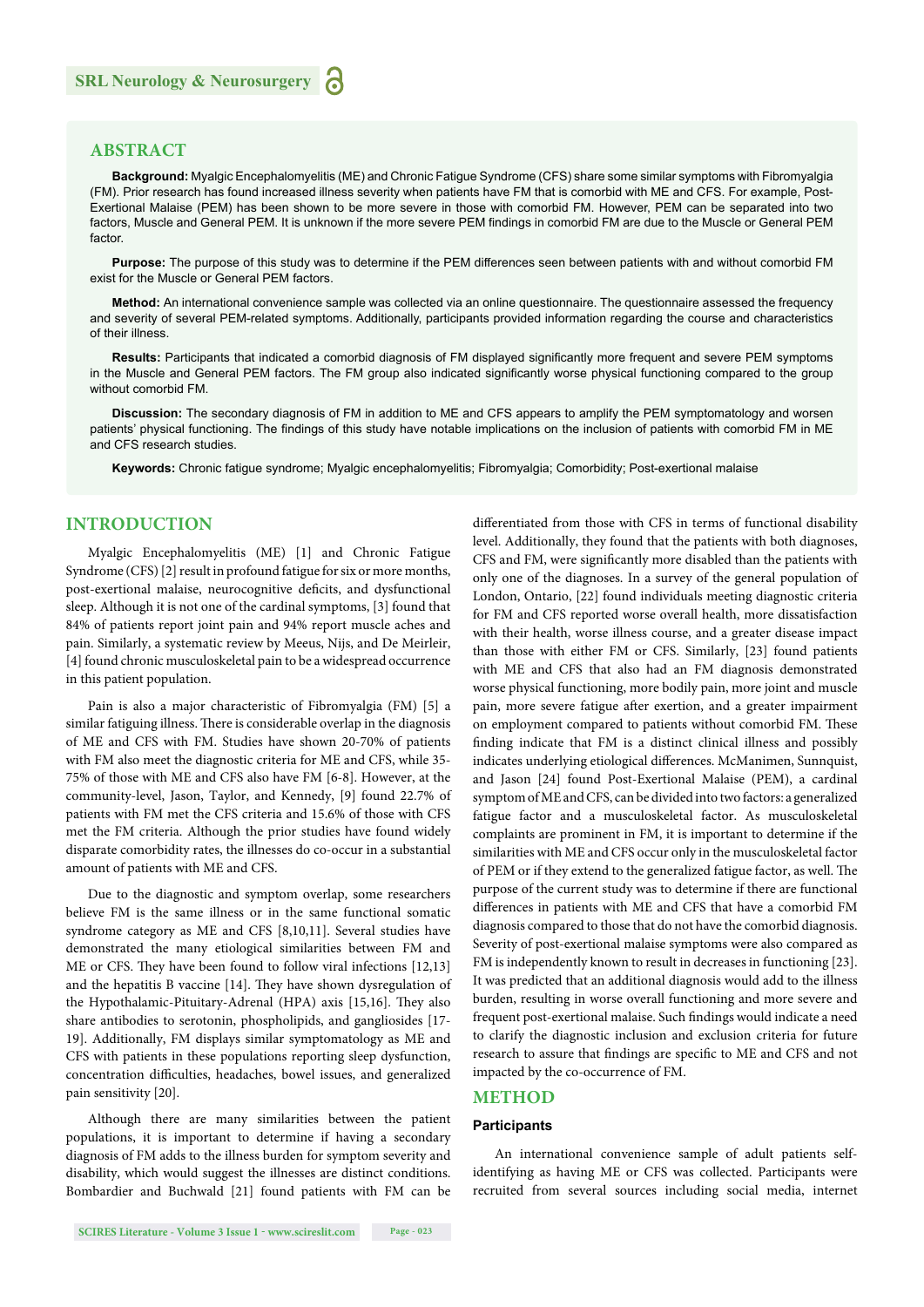#### **SRL Neurology & Neurosurgery**

forums, and newsletters of patient organizations. The questionnaire was completed online using Research Electronic Data Capture (REDCap), an online survey tool [25].

A total of 701 patients participated in this study. The sample was mostly female (89.7%), Caucasian (96.4%), and non-Hispanic (98%). For marital status, the majority were married or living with a partner (56.4%); 2.6% were separated; 1.1% were widowed; 13.4% were divorced; 26.5% were never married. Regarding education, 10.6% completed a high school or less; 22.8% completed at least one year of college; 33.7% held a college degree; 32.9% had a graduate or professional degree. For work status, 42.2% were on disability; 16.8% were unemployed; 10.5% were retired; 15.8% worked part-time; 6.8% worked full-time; 3.0% were students; the remaining 4.9% were homemakers. The majority of participants (54.8%) reported currently living outside of the United States.

#### **Measures**

Participants completed a series of questions to assess the frequency and severity of the PEM-related ME and CFS symptoms. In total, 17 questions that measured PEM were selected from Ramsay's clinical description of ME [1], the ME-ICC [26], the [27] CFS screening study, the Depaul Symptom Questionnaire (DSQ) [28], the Chalder Fatigue Scale [29], and the Medical Questionnaire [30]. Items were phrased to assess the frequency and severity of PEM over the past 6 months, a timeframe found to be the most reliable for CFS symptoms [31]. Each PEM symptom's frequency was rated on a 5-point Likert scale:  $0 =$  none of the time,  $1 =$  a little of the time,  $2 =$  about half the time,  $3 =$  most of the time, and  $4 =$  all of the time. Similarly, each PEM symptom's severity was rated on a 5 - point Likert scale: 0 = symptom not present,  $1 = \text{mild}$ ,  $2 = \text{moderate}$ ,  $3 = \text{severe}$  and  $4 = \text{very severe}$ . Each symptom's frequency and severity was then multiplied by 25 and averaged to create a composite score on a 100-point scale. The six items from the DSQ have been tested on this scale and have evidenced good test-retest reliability [32], but the remaining 11 items have not been previously tested on the same scale.

Participants also completed two additional scales to assess their physical functioning level: the Bell Ability Scale [33] and the SF-36 Physical Functioning subscale [34]. For the Bell Ability Scale, participants were given a list of functional status examples (e.g. unable to care for self) and selected the number that best described their current functioning level. This measure was converted from a 10-point scale to a 100-point scale to allow for more variability in scores should a participant's functioning fall between two examples. Similarly, the SF-36 is a self-report disability measure where participants answer questions on a 3-point Likert scale. These scores are also converted to a 100-point scale. The SF-36 has shown good internal consistency and discriminant validity [35].

#### **RESULTS**

#### **Demographics**

As shown in (Table 1), 12.82% ( $n = 90$ ) of participants reported having comorbid fibromyalgia, similar to the community-based study by Jason, et al. [9]. There were no significant differences for gender, race, ethnicity, marital status, education level, work status, or household income. There was a significant effect of age [*F* (1, 686)  $= 4.28$ ,  $p < .05$ ] with the FM group being significantly older than the group without FM. As a result, age was controlled for in subsequent analyses.

**Table 1:** Demographics of participants with and without comorbid fibromyalgia  $(n - 701)$ 

| w<br>.                            |                          |                    |
|-----------------------------------|--------------------------|--------------------|
|                                   | Comorbid<br>Fibromyalgia | No<br>Fibromyalgia |
|                                   | $(n = 90)$               | $(n = 611)$        |
|                                   | M (SD)                   | M(SD)              |
| Age                               | 49.82 (11.68)            | 46.95 (12.34)*     |
|                                   | % (N)                    | % (N)              |
| Gender                            |                          |                    |
| Female                            | 93.3 (84)                | 89.2 (543)         |
| Male                              | 6.7(6)                   | 10.8(66)           |
| Race                              |                          |                    |
| Black, African-American           | 0.0(0)                   | 0.2(1)             |
| White                             | 96.7 (87)                | 96.4 (589)         |
| American Indian or Alaskan Native | 3.3(3)                   | 0.7(4)             |
| Asian or Pacific Islander         | 0.0(0)                   | 1.1(7)             |
| Other                             | 0.0(0)                   | 1.6(10)            |
| <b>Ethnicity</b>                  |                          |                    |
| Non-Hispanic or Latino            | 94.3 (83)                | 98.5 (593)         |
| Hispanic or Latino                | 5.7(5)                   | 1.5(9)             |
| <b>Marital Status</b>             |                          |                    |
| Married/Living with Partner       | 58.4 (52)                | 56.1 (342)         |
| Separated, Widowed, or Divorced   | 21.3(19)                 | 16.6 (101)         |
| Never Married                     | 20.2 (18)                | 27.4 (167)         |
| <b>Education Level</b>            |                          |                    |
| High School or Less               | 7.8(7)                   | 11.0 (67)          |
| <b>Partial College</b>            | 23.3 (21)                | 22.7 (138)         |
| College Degree                    | 33.3(30)                 | 33.8 (205)         |
| Graduate/Professional Degree      | 35.6 (32)                | 32.5 (197)         |
| <b>Current Work Status</b>        |                          |                    |
| On Disability                     | 42.7 (38)                | 42.1 (255)         |
| Student                           | 2.2(2)                   | 3.1(19)            |
| Homemaker                         | 4.5(4)                   | 5.0(30)            |
| Retired                           | 12.4 (11)                | 10.2(62)           |
| Unemployed                        | 18.0 (16)                | 16.7 (101)         |
| <b>Working Part-Time</b>          | 10.1(9)                  | 16.7 (101)         |
| <b>Working Full-Time</b>          | 10.1(9)                  | 6.3(38)            |
| <b>Household Income</b>           |                          |                    |
| Less than \$24,999                | 45.2 (33)                | 33.3 (166)         |
| \$25,000 to \$49,999              | 23.3 (17)                | 25.7 (128)         |
| \$50,000 to \$99,999              | 23.3 (17)                | 23.1 (115)         |
| \$100,000 to \$149,999            | 5.5(4)                   | 11.6(58)           |
| \$150,000 or more                 | 2.7(2)                   | 6.2(31)            |
| $* p < .05$                       |                          |                    |

#### **Functioning Level**

As shown in (Table 2), there were many significant differences in functioning level between the two groups. Those with FM had significantly lower functioning on the SF-36 Physical Functioning subscale  $[F(1, 587) = 3.81, p < .05]$ . The PEM symptoms were split into the Muscle and General factors found by McManimen, Sunnquist, and Jason [24]. The participants with FM had significantly higher scores for overall PEM  $[F(1, 685) = 16.36, p < .001]$ , the Muscle factor  $[F(1, 648) = 23.34, p < .001]$ , and the General factor  $[F(1, 638) =$ 7.90,  $p < .01$ ]. Scores were significantly higher for the FM group for all but three of the individual PEM items. The higher scores indicate that the FM group is experiencing PEM-related symptoms more frequently and more severely than the group without FM. There were no significant differences for the Bell Ability Scale,  $p > .05$ .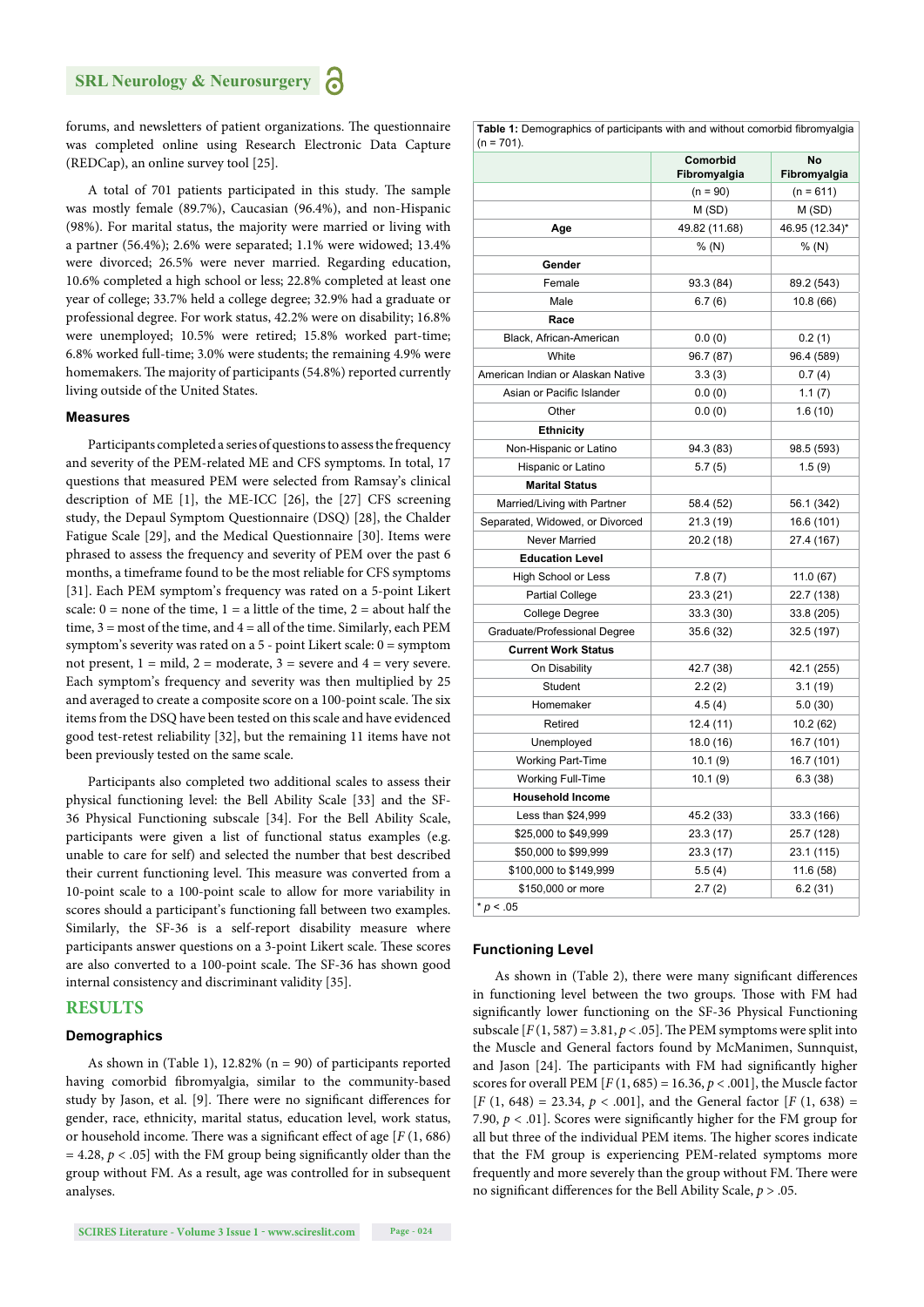| Table 2: Mean functioning levels of participants ( $n = 701$ ).                                                 |                       |                  |  |  |  |  |
|-----------------------------------------------------------------------------------------------------------------|-----------------------|------------------|--|--|--|--|
|                                                                                                                 | Comorbid<br><b>No</b> |                  |  |  |  |  |
|                                                                                                                 | Fibromyalgia          | Fibromyalgia     |  |  |  |  |
|                                                                                                                 | $(n = 90)$            | $(n = 611)$      |  |  |  |  |
|                                                                                                                 | M (SD)                | M(SD)            |  |  |  |  |
| SF-36 Physical Functioning                                                                                      | 19.58 (19.30)         | 25.12 (20.79) *  |  |  |  |  |
| <b>Bell Ability Scale</b>                                                                                       | 31.32 (14.96)         | 33.98 (15.37)    |  |  |  |  |
| All PEM Symptoms                                                                                                | 79.63 (13.57)         | 71.18 (17.17) ** |  |  |  |  |
| <b>Muscle Factor</b>                                                                                            | 77.26 (16.82)         | 64.82 (21.48) ** |  |  |  |  |
| Muscle weakness after minor exertion                                                                            | 75.35 (22.20)         | 61.92 (27.68) ** |  |  |  |  |
| Muscle fatigability after minor exertion                                                                        | 78.64 (20.60)         | 67.22 (24.96) ** |  |  |  |  |
| Muscle pain after minor exertion                                                                                | 72.74 (22.92)         | 56.90 (28.40) ** |  |  |  |  |
| Next day soreness or fatigue after non-<br>strenuous, everyday activities                                       | 78.12 (18.02)         | 68.69 (22.59) ** |  |  |  |  |
| Dead, heavy feeling after starting to<br>exercise                                                               | 81.25 (19.79)         | 69.36 (28.69) ** |  |  |  |  |
| <b>General Factor</b>                                                                                           | 80.61 (12.94)         | 73.83 (16.70) ** |  |  |  |  |
| Post-exertional malaise                                                                                         | 80.73 (13.42)         | 73.53 (19.60) *  |  |  |  |  |
| Prolonged generalized fatigue or malaise<br>following previously tolerable levels of<br>exercise                | 88.02 (13.01)         | 80.35 (21.60) ** |  |  |  |  |
| Post-exertional exhaustion that is<br>immediate or delayed                                                      | 81.60 (16.52)         | 75.13 (19.02) *  |  |  |  |  |
| Symptoms worsen with exertion                                                                                   | 84.55 (15.20)         | 77.99 (18.70) *  |  |  |  |  |
| Substantial reduction in pre-illness activity<br>level due to low threshold physical and<br>mental fatigability | 85.59 (18.49)         | 85.09 (17.88)    |  |  |  |  |
| Fatigue/extreme tiredness                                                                                       | 83.68 (13.21)         | 75.18 (18.13) ** |  |  |  |  |
| Marked, rapid physical or cognitive<br>fatigability in response to exertion                                     | 75.35 (22.40)         | 69.88 (22.24)    |  |  |  |  |
| Exhaustion not relieved by rest                                                                                 | 80.38 (18.27)         | 72.08 (23.08) *  |  |  |  |  |
| Prolonged worsening of symptoms after<br>physical activity                                                      | 79.86 (16.05)         | 70.94 (22.58) ** |  |  |  |  |
| Minimum exercise makes you physically<br>tired                                                                  | 81.94 (17.03)         | 73.12 (22.97) ** |  |  |  |  |
| Physically drained or sick after mild activity                                                                  | 76.04 (19.08)         | 69.17 (22.38) *  |  |  |  |  |
| Mentally tired after the slightest effort                                                                       | 69.79 (20.31)         | 63.36 (24.86)    |  |  |  |  |
| $*$ p < .05, $**$ p <.01                                                                                        |                       |                  |  |  |  |  |

#### **Illness Characteristics**

Table 3 shows additional illness characteristics for each group. There was a significant difference for length of illness onset, *F* (7,  $(697) = 17.81$ ,  $p < .05$ . The group without FM had a significantly more acute illness onset compared to the more gradual onset shown for the comorbid FM group. Additionally, there was a significant difference for course of illness,  $F(4, 701) = 10.00$ ,  $p < .05$ . This indicated that significantly more participants with comorbid FM are reporting an illness course of "Constantly getting worse" compared to the group without comorbid FM. There was no significant difference for bedbound status or the PEM onset timeframe following activities, *p*   $> 0.05$ .

#### **DISCUSSION**

This study investigated the effects of comorbid fibromyalgia in patients with ME and CFS. The purpose of the study was to determine if patients with multiple fatiguing illnesses are experiencing PEM more frequently and severely than patients without an additional fatiguing illness. An international sample of participants self-reporting an ME or CFS diagnosis provided frequency and severity of several PEMrelated symptoms and provided information on the course and onset of their illness. Those that also reported a secondary diagnosis of FM were compared to those that did not report a secondary diagnosis of FM.

**SCIRES Literature - Volume 3 Issue 1 - www.scireslit.com Page - 025**

As shown in table 2, co-morbid FM has a significant impact on PEM-related symptoms and overall functioning level. Participants in the FM group have worse overall physical functioning on the SF-36 measure compared to those without FM. Additionally, the FM group is experiencing PEM-related symptoms more severely and more frequently than those without FM. As shown in table 3, the FM group also has a different illness course and illness onset length compared to those without FM. These results indicate that having an additional diagnosis of FM leads to a greater illness impact and a worse illness course than if the patient did not have an additional fatiguing illness. The differences between the FM and the no FM groups also suggest that, although there are many similarities between illnesses, FM is a separate clinical entity as suggested by prior studies [21-23].

These results have important implications for future research on ME and CFS. The Institute of Medicine (IOM) [36] clinical case definition does not consider a comorbid illness to be an exclusionary condition unless it can explain all of the ME and CFS symptomatology. As a result, using this clinical case definition includes many individuals with comorbid diagnoses, such as FM. Since the broad IOM criteria is for clinical use, there is a need for a research criteria that selects a more homogenous group of patients. Given the differences between patients with and without comorbid FM found in this study and others [37,21,38], it may be useful to develop a research criteria that is cognizant of comorbidities. The comorbidities could be excluded to obtain a more homogenous sample with only ME and CFS. However, findings from studies with this second possible research

|  |                           | <b>Table 3:</b> Illness characteristics of patients with and without comorbid |  |  |  |
|--|---------------------------|-------------------------------------------------------------------------------|--|--|--|
|  | fibromvaloia (n = $701$ ) |                                                                               |  |  |  |

| fibromyalgia ( $n = 701$ ).        |                          |                 |               |       |  |  |  |
|------------------------------------|--------------------------|-----------------|---------------|-------|--|--|--|
|                                    | Comorbid<br>Fibromyalgia | No Fibromyalgia |               |       |  |  |  |
|                                    | $(n = 90)$               |                 | $(n = 611)$   |       |  |  |  |
|                                    | $\frac{9}{6}$            | (N)             | $\frac{0}{0}$ | (N)   |  |  |  |
| Onset                              |                          |                 |               |       |  |  |  |
| Within 24 hours                    | 16.7                     | (15)            | 20.4          | (124) |  |  |  |
| Over 1 week                        | 6.7                      | (6)             | 11.8          | (72)  |  |  |  |
| Over 1 month                       | 6.7                      | (6)             | 12.3          | (75)  |  |  |  |
| Over 2-6 months                    | 16.7                     | (15)            | 14.6          | (89)  |  |  |  |
| Over 7-12 months                   | 11.1                     | (10)            | 6.2           | (38)  |  |  |  |
| Over 1-2 years                     | 1.1                      | (1)             | 7.4           | (45)  |  |  |  |
| Longer than 2 years                | 24.4                     | (22)            | 15.0          | (91)  |  |  |  |
| Since childhood or<br>adolescence  | 16.7                     | (15)            | 12.2          | (74)  |  |  |  |
| <b>Course of illness</b>           |                          |                 |               |       |  |  |  |
| Constantly getting worse           | 32.2                     | (29)            | 21.5          | (132) |  |  |  |
| Constantly improving               | 0.0                      | (0)             | 1.5           | (9)   |  |  |  |
| Persisting                         | 7.8                      | (7)             | 13.4          | (82)  |  |  |  |
| Relapsing & remitting              | 3.3                      | (3)             | 8.6           | (53)  |  |  |  |
| Fluctuating                        | 56.7                     | (51)            | 55.0          | (338) |  |  |  |
| <b>Functional status</b>           |                          |                 |               |       |  |  |  |
| Bedridden/Walk around the<br>house | 41.6                     | (37)            | 37.3          | (228) |  |  |  |
| Can do light housework             | 38.2                     | (34)            | 37.4          | (229) |  |  |  |
| Able to work                       | 20.2                     | (18)            | 25.3          | (155) |  |  |  |
| <b>PEM onset after activities</b>  |                          |                 |               |       |  |  |  |
| 1 hour or less                     | 26.7                     | (8)             | 22.3          | (48)  |  |  |  |
| 2-3 hours                          | 26.7                     | (8)             | 14.0          | (30)  |  |  |  |
| 4-10 hours                         | 3.3                      | (1)             | 15.8          | (34)  |  |  |  |
| 11-13 hours                        | 10.0                     | (3)             | 4.7           | (10)  |  |  |  |
| 14-23 hours                        | 13.3                     | (4)             | 12.1          | (26)  |  |  |  |
| More than 24 hours                 | 20.0                     | (6)             | 31.2          | (67)  |  |  |  |
| $* p < .05$                        |                          |                 |               |       |  |  |  |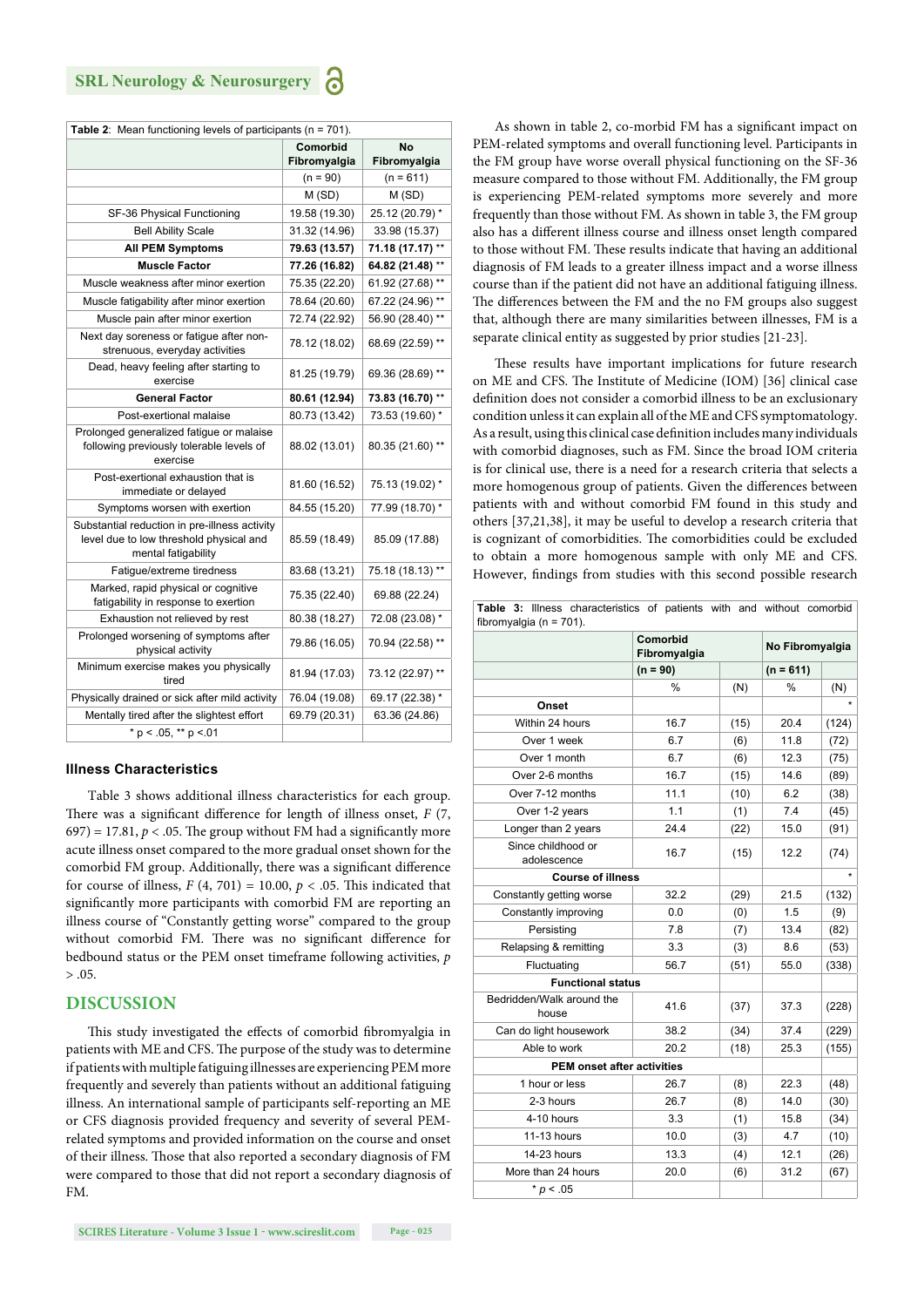#### **SRL Neurology & Neurosurgery**

criteria may not generalize to patients with comorbid FM as they have shown to have a more severe illness impact than those without FM. Several studies have displayed the inconsistencies in symptom rates, prevalence, functioning, and treatment efficacy found in ME and CFS research [39-42]. These inconsistencies may be explained by the inclusion criteria and the presence of comorbid illnesses, such as FM. Thus, it may be beneficial to use a more homogenous patient population, without such comorbidities, in future research. Such a criteria would allow researchers to identify biomarkers and treatments specific to ME and CFS without a confounding variable like a comorbid illness. Alternatively, the research criteria could include the comorbid FM as a significant amount of patients with ME and CFS also have FM. Similar to the first possible solution, the results of studies utilizing such a criteria many not generalize to patients without comorbid FM since the illness burden is significantly increased with the additional fatiguing illness.

This study has several limitations. Most notably, there was no independent verification of the ME, CFS, or FM diagnoses. Additionally, as a result of the self-reported diagnoses, there was no set case definition for ME and CFS that participants were required to meet in order to be included in this study. Demographically, this population was mostly Caucasian, non-Hispanic females. However, community samples have shown more diversity in ethnic minorities and socioeconomic status than displayed in this study [43]. Finally, an international convenience sample was used in this study. Prior research by Zdunek, Jason, and Evans, et al. [44] has shown significant differences in disability level and symptomology between samples from the United States and samples from the United Kingdom. The present sample was collected from various countries, but this could be advantageous as it may allow the findings to be generalized across multiple settings and geographic locations.

This study found that patients with comorbid FM experience PEM-related symptoms significantly more frequently and severely than patients without FM in both PEM domains. Additionally, the additional fatiguing illness appears to significantly increase the illness burden for patients with ME and CFS. Due to these significant differences within the patient population, it may be beneficial to consider the ramifications of including or excluding comorbid illnesses in the research setting. Future research should determine if comorbid illnesses, such as FM, should be exclusionary conditions in ME and CFS research by considering the possible limitations on generalizability for any potential findings.

#### **FUNDING**

Funding was provided by the National Institute of Allergy and Infectious Diseases (Grant number AI105781).

#### **REFERENCES**

- 1. Ramsay AM. Myalgic Encephalomyelitis and Post viral Fatigue States: The Saga of Royal Free Disease. London: Gower Medical Publishing for the Myalgic Encephalomyelitis Association; 1988. https://goo.gl/pHe2NL
- 2. Fukuda K, Straus SE, Hickie I, Sharpe MC, Dobbins JG, Komaroff A. The chronic fatigue syndrome: a comprehensive approach to its definition and study. Ann Intern Med. 1994; 121: 953-959. https://goo.gl/GXUhui
- 3. Jason LA, Richman JA, Rademaker AW, Jordan KM, Plioplys AV, Taylor RR, et al. A community-based study of chronic fatigue syndrome. Arch Inter Med. 1999; 159: 2129-37. https://goo.gl/YqTa1E
- 4. Meeus M, Nijs J, Meirleir KD. Chronic musculoskeletal pain in patients with the chronic fatigue syndrome: a systematic review. Eur J Pain. 2007; 11: 377- 386. https://goo.gl/4l5kb9
- 5. Katz RS, Wolfe F, Michaud K. Fibromyalgia diagnosis: a comparison of clinical, survey, and American College of Rheumatology criteria. Arthritis Rheum. 2006; 54: 169-176. https://goo.gl/Fb2QjA
- 6. Buchwald D, Garrity D. Comparison of patients with chronic fatigue syndrome, fibromyalgia, and chemical sensitivities. Arch Intern Med. 1994; 154: 2049-2053. https://goo.gl/M7H6in
- 7. Wysenbeek AJ, Shapira Y, Leibovici L. Primary fibromyalgia and the chronic fatigue syndrome. RheumatolInt. 1991; 10: 227-229. https://goo.gl/bkPPzO
- 8. Hudson JL, Goldenberg DL, Pope HG Jr, Keck PE Jr, Schlesinger L. Comorbidity of fibromyalgia with medical and psychiatric disorders. Am J Med. 1992; 92: 363-367. https://goo.gl/tLafyB
- 9. Jason LA, Taylor RR, Kennedy CL. Chronic fatigue syndrome, Fibromyalgia, and Multiple Chemical Sensitivities in a community-based sample of persons with chronic fatigue syndrome-like symptoms. Psychosom Med. 2000; 62: 655-663. https://goo.gl/huop5t
- 10. Deary IJ. A taxonomy of medically unexplained symptoms. J Psychosom Res. 1999; 47: 51-9. https://goo.gl/a3kYyV
- 11. Barsky AJ, Borus JF. Functional somatic syndromes. Ann Intern Med. 1999; 130: 910-921. https://goo.gl/B2Ih1U
- 12. Jiao J, Vincent A, Cha SS, Luedtke CA, Kim CH, Oh TH. Physical trauma and infection as precipitating factors in patients with fibromyalgia. Am J Phys Med Rehabil. 2015; 94: 1075-1082. https://goo.gl/nF1pTm
- 13. Katz BZ, Jason LA. Chronic fatigue syndrome following infections in adolescents. Curr Opin Pediatr. 2013; 25: 95-102. https://goo.gl/9YITtZ
- 14. Agmon-Levin N, Zafrir Y, Kivity S, Balofsky A, Amital H, Shoenfeld Y. Chronic fatigue syndrome and fibromyalgia following immunization with the hepatitis B vaccine: another angle of the 'autoimmune (auto-inflammatory) syndrome induced by adjuvants'(ASIA). Immunol Res. 2014; 60: 376-383. https://goo.gl/O9Y0qe
- 15. Genc A, Tur BS, Aytur YK, Oztuna D, Erdogan MF. Does aerobic exercise affect the hypothalamic-pituitary-adrenal hormonal response in patients with fibromyalgia syndrome? J Phys TherSci. 2015; 27: 2225-2231. https://goo.gl/VTcSfZ
- 16. Tomas C, Newton J, Watson S. A review of hypothalamic-pituitaryadrenal axis function in chronic fatigue syndrome. ISRN Neurosci. 2013. https://goo.gl/ygbGpd
- 17. Berg D, Berg LH, Couvaras J, Harrison H. Chronic fatigue syndrome and/ or fibromyalgia as a variation of antiphospholipid antibody syndrome: an explanatory model and approach to laboratory diagnosis. Blood Coagul Fibrinolysis. 1999; 10: 435-438. https://goo.gl/r6pDib
- 18. Nishikai M, Tomomatsu S, Hankins RW, Takagi S, Miyachi K, Kosaka S, et al. Autoantibodies to a 68/48 kDa protein in chronic fatigue syndrome and primary fibromyalgia: a possible marker for hypersomnia and cognitive disorders. Rheumatol. 2001; 40: 806-810. https://goo.gl/Fkaee0
- 19. Klein R, Berg PA. High incidence of antibodies to 5-hydroxytryptamine, gangliosides and phospholipids in patients with chronic fatigue and fibromyalgia syndrome and their relatives: evidence for a clinical entity of both disorders. Eur J Med Res. 1995; 1: 21-26. https://goo.gl/rCZkdy
- 20. Aaron LA, Burke MM, Buchwald D. Overlapping conditions among patients with chronic fatigue syndrome, fibromyalgia, and temporomandibular disorder. Arch Intern Med. 2000; 160: 221-227. https://goo.gl/SRJw8n
- 21. Bombardier CH, Buchwald D. Chronic fatigue, chronic fatigue syndrome, and fibromyalgia. Disability and health-care use. Med Care. 1996; 34: 924-930. https://goo.gl/1sIIUn
- 22. White KP, Speechley M, Harth M, Ostbye T. Co-existence of chronic fatigue syndrome with fibromyalgia syndrome in the general population: a controlled study. Scand J Rheumatol. 2000; 29: 44-51. https://goo.gl/H47gF5
- 23. Jason LA, Taylor RR, Kennedy CL, Song S, Johnson D, Torres MA. Chronic fatigue syndrome: comorbidity with fibromyalgia and psychiatric illness. Med & Psychia. 2001; 4: 29-34.
- 24. McManimen SL, Sunnquist ML, Jason LA. Deconstructing post-exertional malaise: An exploratory factor analysis. J Health Psychol. 2016; 1359105316664139. https://goo.gl/DjbuBB
- 25. Harris PA, Taylor R, Thielke R, Payne J, Gonzalez N, Conde JG. Research